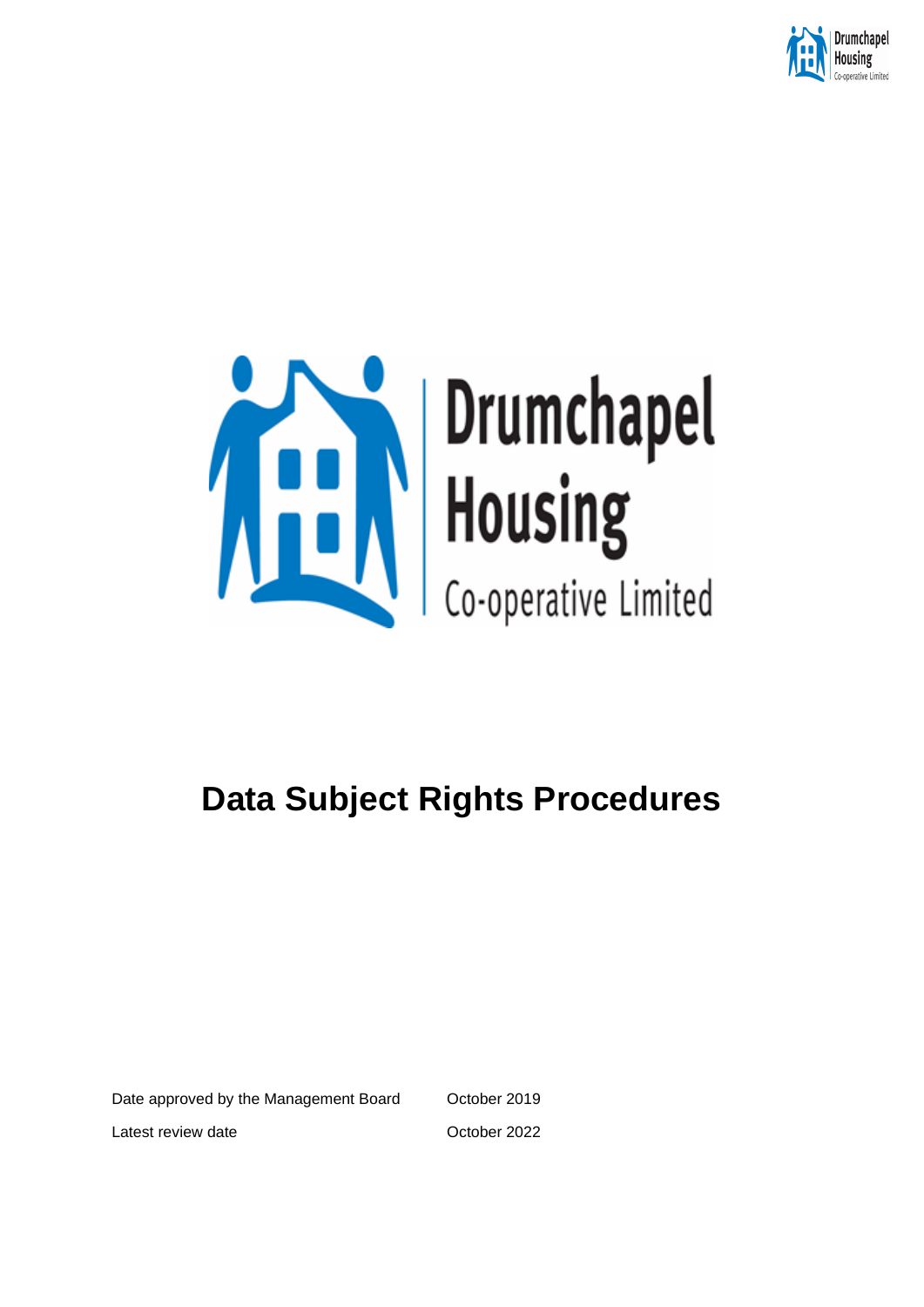

## **Contents**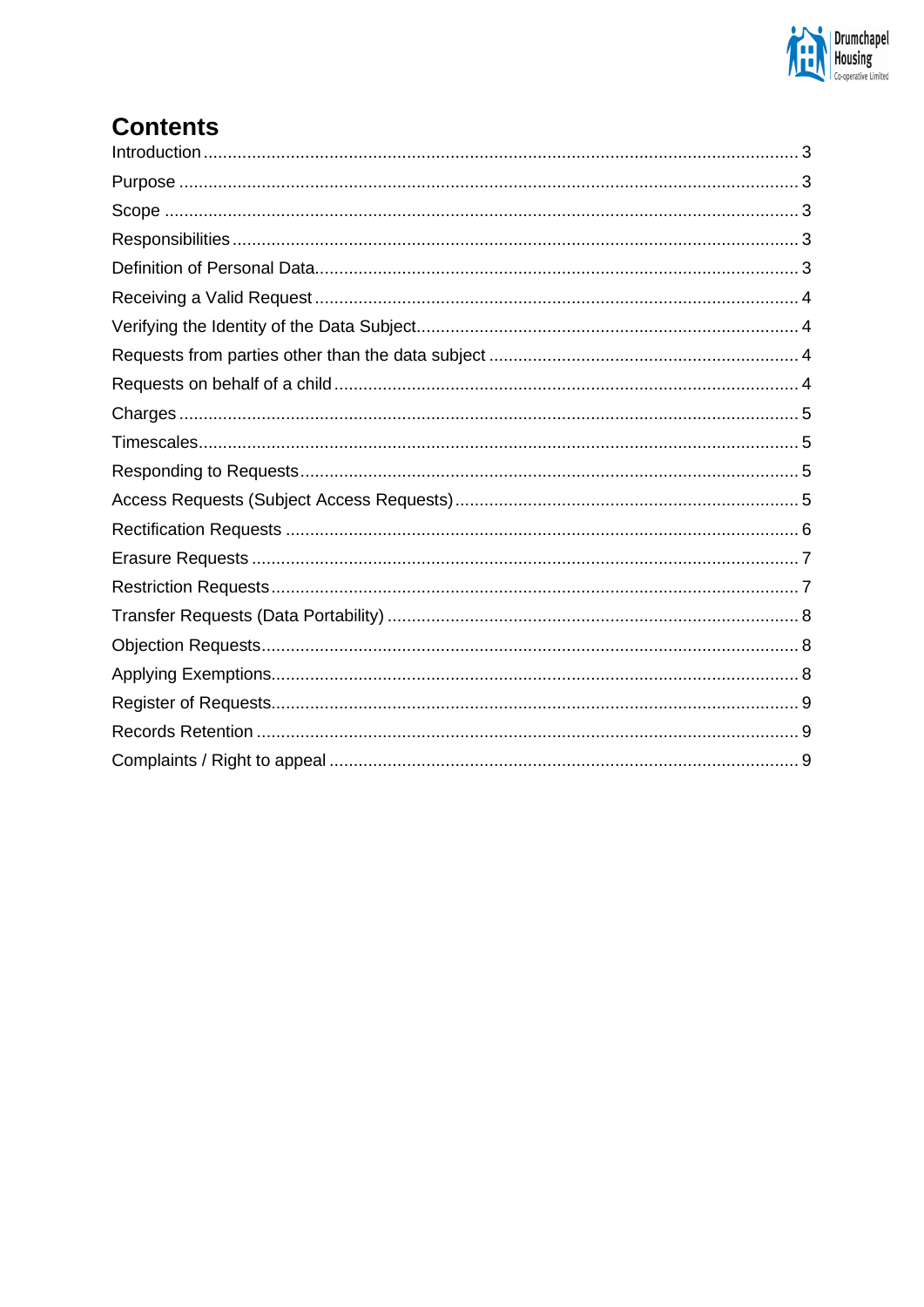

### <span id="page-2-0"></span>**Introduction**

The General Data Protection Regulation (GDPR) provides all individuals (data subjects) with certain rights over their personal data. Not all rights are absolute, and some can be subject to exemptions.

This Procedure should be read in conjunction with the Data Protection Policy.

### <span id="page-2-1"></span>**Purpose**

The purpose of this procedure is to explain how a data subject can make a rights request in relation to their personal data, as defined in Article 15 to 21 of the GDPR, and how Drumchapel Housing Co-operative (the Co-operative) will handle requests to ensure compliance with the GDPR and any other relevant legislation.

Where personal data is being processed by The Co-operative and the identity of the data subject has been verified, The Co-operative will respond to the request and provide the data subject with a response within the obligated timeframe.

### <span id="page-2-2"></span>**Scope**

This procedure applies to staff, including temporary staff.

The following rights involving personal data are covered:

| <b>Data Subject Right</b>                       | <b>GDPR Article</b> |
|-------------------------------------------------|---------------------|
| <b>Right of Access (Subject Access Request)</b> | Article 15          |
| <b>Right of Rectification</b>                   | Article 16          |
| Right of Erasure (Right to be forgotten)        | Article 17          |
| Right to restrict processing                    | Article 18          |
| Right of transfer data (Data Portability)       | Article 20          |
| Right to object to processing                   | Article 21          |

### <span id="page-2-3"></span>**Responsibilities**

**All staff**, including temporary staff, are responsible for adhering to this procedure.

**Customer Service Advisor** is responsible for maintaining a register of all rights requests and assisting the Data Protection Officer is co-ordinating the retrieval of information and responses required.

**Data Protection Officer** (DPO) has direct responsibility for maintaining this procedure and providing advice on implementation with assistance of the Customer Service Advisor as required.

Anyone who is unsure whether they have received a request or not, should contact the Customer Service Advisor or the DPO as soon as possible.

### <span id="page-2-4"></span>**Definition of Personal Data**

Personal data is for the purposes of this procedure is defined as, any information relating to an identified or identifiable living individual who can be identified, directly or indirectly. Personal data includes facts, opinions or intentions relating to the data subject.

The GDPR applies to personal data which;

• Is processed wholly or partly by automated means e.g. IT system, CCTV, voicemail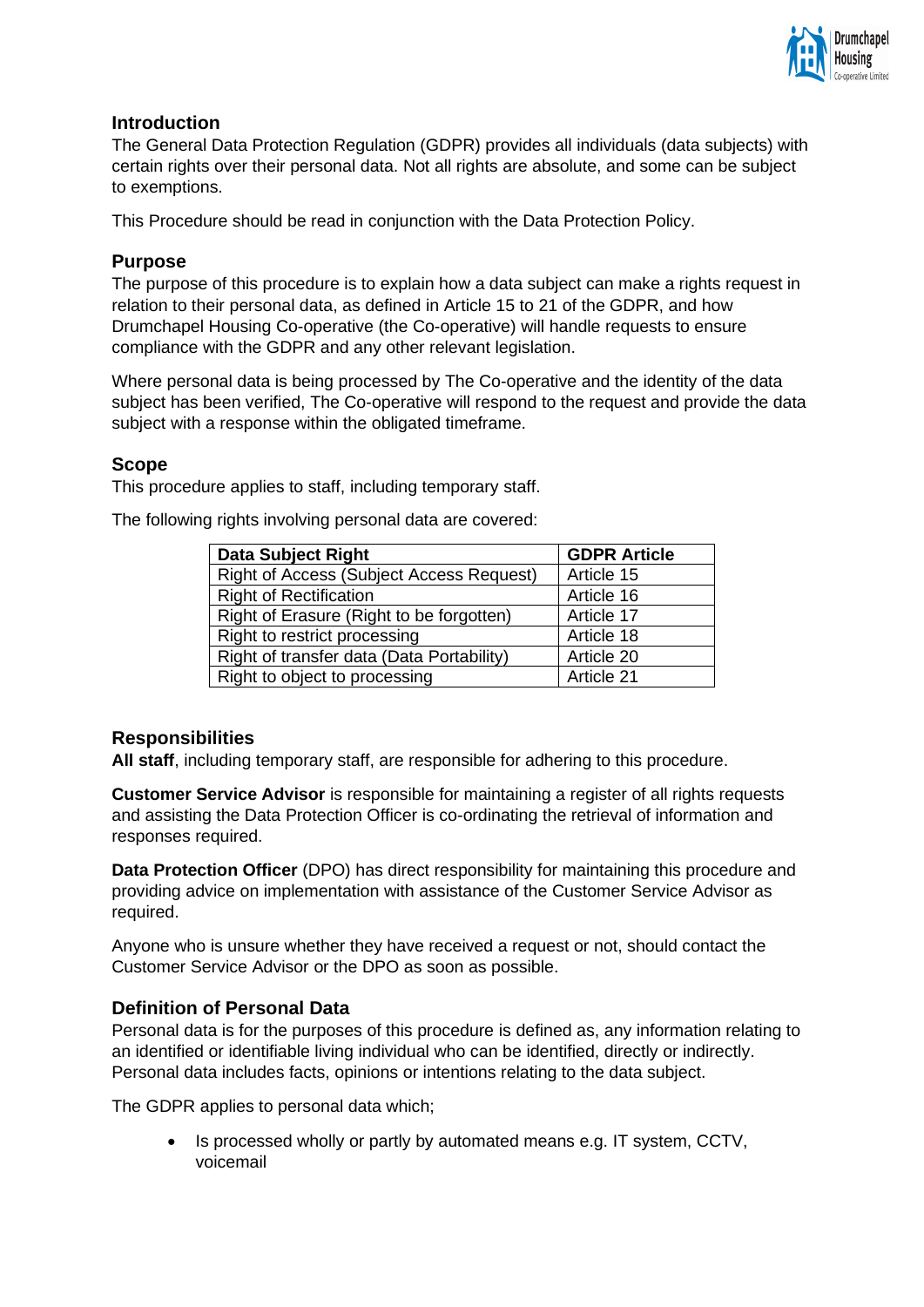

• forms or intended to form part of a filing system e.g. categorised file that enables personal data to be readily accessible

### <span id="page-3-0"></span>**Receiving a Valid Request**

A data subject can make a request via any method and staff should always be aware of requests via the following:

| <b>Verbal Requests</b> | Email        | Fax                          |
|------------------------|--------------|------------------------------|
| Written (letter)       | Social Media | <b>Website Contact Forms</b> |

We have a Data Subject Rights Request Form available on the website or on request by contacting DPO@drumchapelhc.org.uk.

A request cannot be progressed if you do not have enough information to clearly locate and identify the personal data within the request. The data subject can be asked for further information in order to help locate the information.

### <span id="page-3-1"></span>**Verifying the Identity of the Data Subject**

Where there are any reasonable doubts concerning the identity of the data subject, additional information will be requested to confirm the identity of the data subject.

Once The Co-operative is satisfied a note will be made that this requirement has been met and any copies of identification documents will be shredded (there is no requirement to retain copies of any ID verification). Any originals will be sent back via recorded delivery.

If The Co-operative can demonstrate that it is not able to identify the data subject, even after additional information is provided, a refusal notice to act upon the request will be issued.

### <span id="page-3-2"></span>**Requests from parties other than the data subject**

There are occasions where a data subject may agree to a third party making a request on their behalf, such as a solicitor or family member.

To protect a data subject's personal data, The Co-operative will make all the necessary checks to be satisfied that the individual making the request on behalf of the data subject is entitled to do so. This may include requesting a written authority to make the request (e.g. evidence of consent from the individual) or a more general power of attorney.

No information will be released until The Co-operative is satisfied. The Co-operative may feel it appropriate to contact an individual directly to discuss the request, for example, if asked to release special category data.

In the event of this, the data subject will be given an overview of the type of information that will be released and the option to;

- view their personal data first and upon consent it will be released to the third party
- grant permission for it to be sent directly to the third party
- withdraw consent and no information will be sent to the third party

### <span id="page-3-3"></span>**Requests on behalf of a child**

Requests can be made, but it has to be recognised that the personal data is that of the child's, and that they have exactly the same rights as anyone.

The Co-operative will take into consideration whether it's in the best interest of the child to release the data or take action on the request. In most cases, where The Co-operative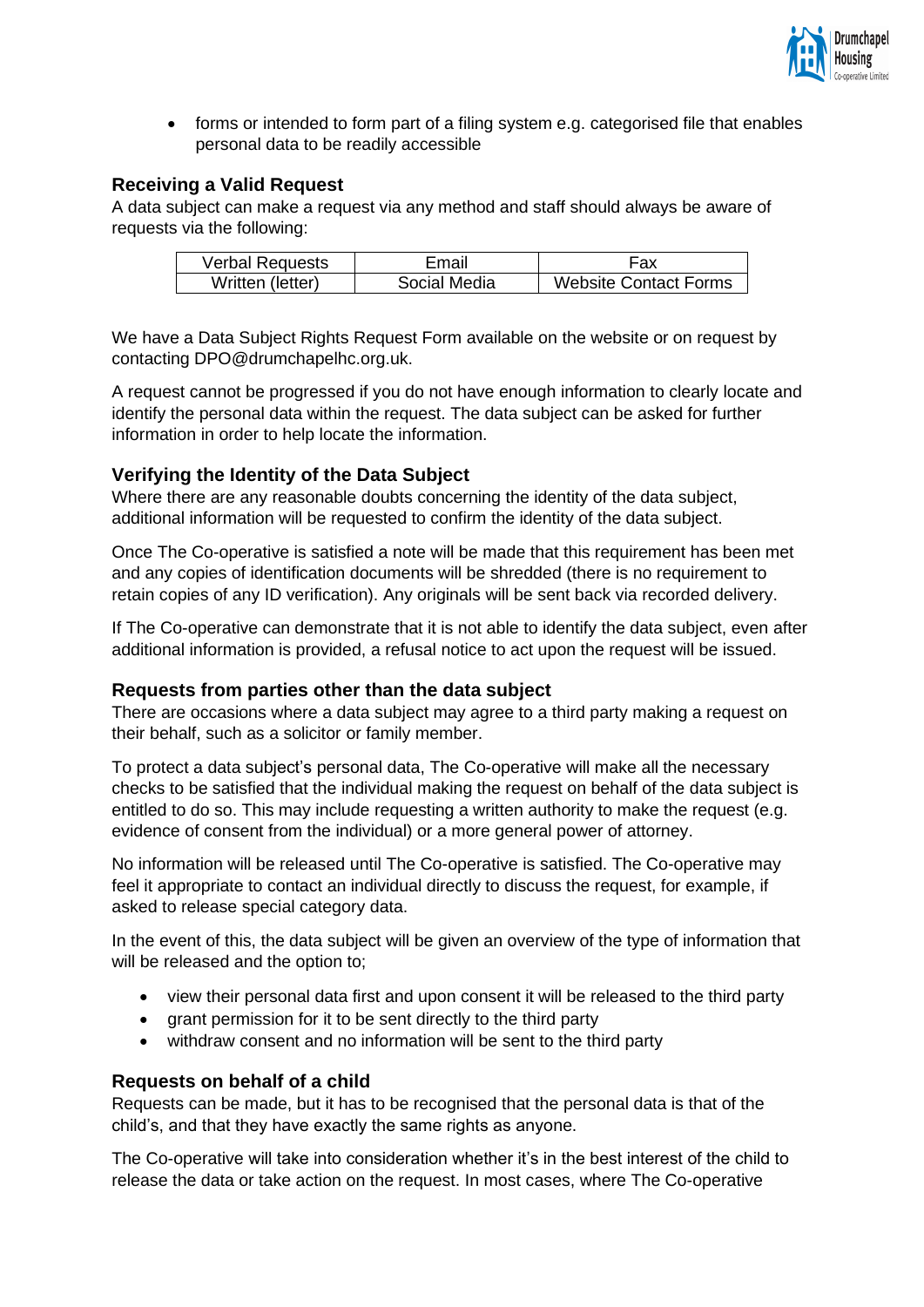

considers the child to understand their rights, the child will be contacted directly. The Cooperative will take the approach that a child aged 12 years has the capacity to make a rights request.

Prior to any action The Co-operative will request proof of parental responsibility, for example, birth certificate or passport.

### <span id="page-4-0"></span>**Charges**

In most cases there will be no fee charged for responding to a request, however where The Co-operative can demonstrate that the request is manifestly unfounded or excessive in nature it can either;

- charged a reasonable fee, reflective of the administrative costs of dealing with the request; or
- Refuse to act on the request.

A data subject will be informed of such decision, the reason why and how a complaint can be raised with the Information Commissioner's Office (ICO) if they wish to appeal.

If the request relates to access to personal data, where The Co-operative has provided one copy of the personal data free of charge, for further copies of the same data, The Cooperative shall charge a reasonable fee to the data subject based on administrative costs.

### <span id="page-4-1"></span>**Timescales**

The Co-operative shall provide a response to the data subject without undue delay and in any event within one month of receipt of a valid request.

This period may be extended by two further months where necessary, considering the complexity and number of the requests.

The Data Protection Officer shall inform the data subject of any extension within one month of receipt of the request, together with the reasons for the delay.

If it is not possible to action the request of the data subject, the Data Protection Officer shall inform the data subject without delay and at the latest within one month of receipt of the request of the reasons for not progressing and on the possibility of complaining to the ICO.

### <span id="page-4-2"></span>**Responding to Requests**

The data in any response shall be presented in a concise, transparent, intelligible and easily accessible form, using clear and plain language.

Where an email or online request for copy data is received, the data shall be provided by email, unless the data subject has requested that it be provided in another form. Any such personal data which is emailed shall be encrypted and subject to appropriate security measures.

### <span id="page-4-3"></span>**Access Requests (Subject Access Requests)**

This right enables a data subject to verify that The Co-operative is lawfully processing their personal data and to check its accuracy. Where data is being processed by The Cooperative and the data subject makes a request to access the data, The Co-operative shall provide the data subject with access to the personal data and, provide:

- a) the purpose of the processing;
- b) the categories of personal data being processed;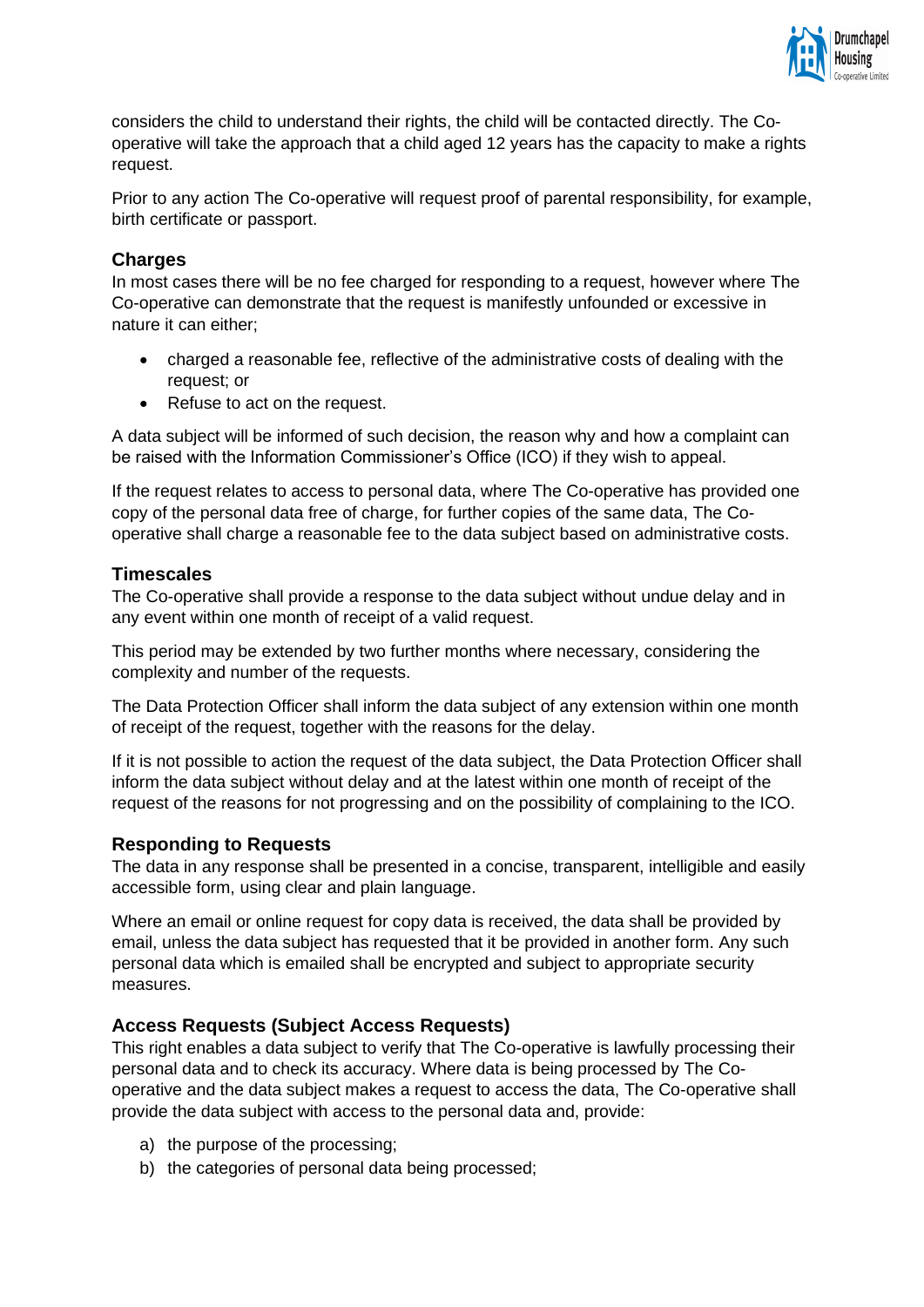

- c) the recipients or categories of recipients to whom we have disclosed or will disclose person data;
- d) the retention period for the data (or how we determine that);
- e) the existence of the right to have us rectify, erase or restrict processing of that data;
- f) the right to lodge a complaint with the ICO;
- g) the source of the information if we have not collected the data direct from the subject; and
- h) the existence of any automated decision making.

Where personal data is transferred to a third country or to an international organisation, the appropriate safeguards relating to the transfer.

The Co-operative has a duty to ensure other individual's information is treated fairly or protected accordingly. Therefore, before The Co-operative releases anything to the data subject or representative it has to ensure that it's not inappropriately releasing information about another individual who can be identified from that information.

On occasions where somebody else can be identified from that information, The Cooperative will not release data relating to the data subject unless the other individual has consented to the release of the information or it is reasonable in all circumstances to release the information without consent.

The Co-operative will take the below approach;

- Seek documented consent from other individuals
- Where appropriate redact information so other individuals cannot be identified, such as names / addresses/ identification
- Where appropriate provide a summary of the personal data
- Review whether it would be reasonable to release the information without consent. Considering; is the information already known by the data subject? Is the individual acting in their professional capacity and had dealings with the data subject? Is there a duty of confidentiality owed to the other individual?

The data subject's interests and that of the other individual will be reviewed and considered.

All decisions will be made on a case by case basis, taking into consideration other legislation that may force the release of information to the data subject.

The Data Protection Act 2018 makes it an offence to intentionally alter, deface, block, erase, destroy or conceal information with the intention of preventing disclosure of all or part of the information that the person making the request would have been entitled to receive.

### <span id="page-5-0"></span>**Rectification Requests**

Where the request is for the rectification of inaccurate personal data, The Co-operative will restrict further processing of personal data whilst verifying the accuracy.

Where the rectification request is upheld, The Co-operative shall inform any third parties who have been sent personal data that the data subject has made a rectification request and instruct all parties what rectification is required.

The exception to notifying third parties is if this proves impossible or involves disproportionate effort.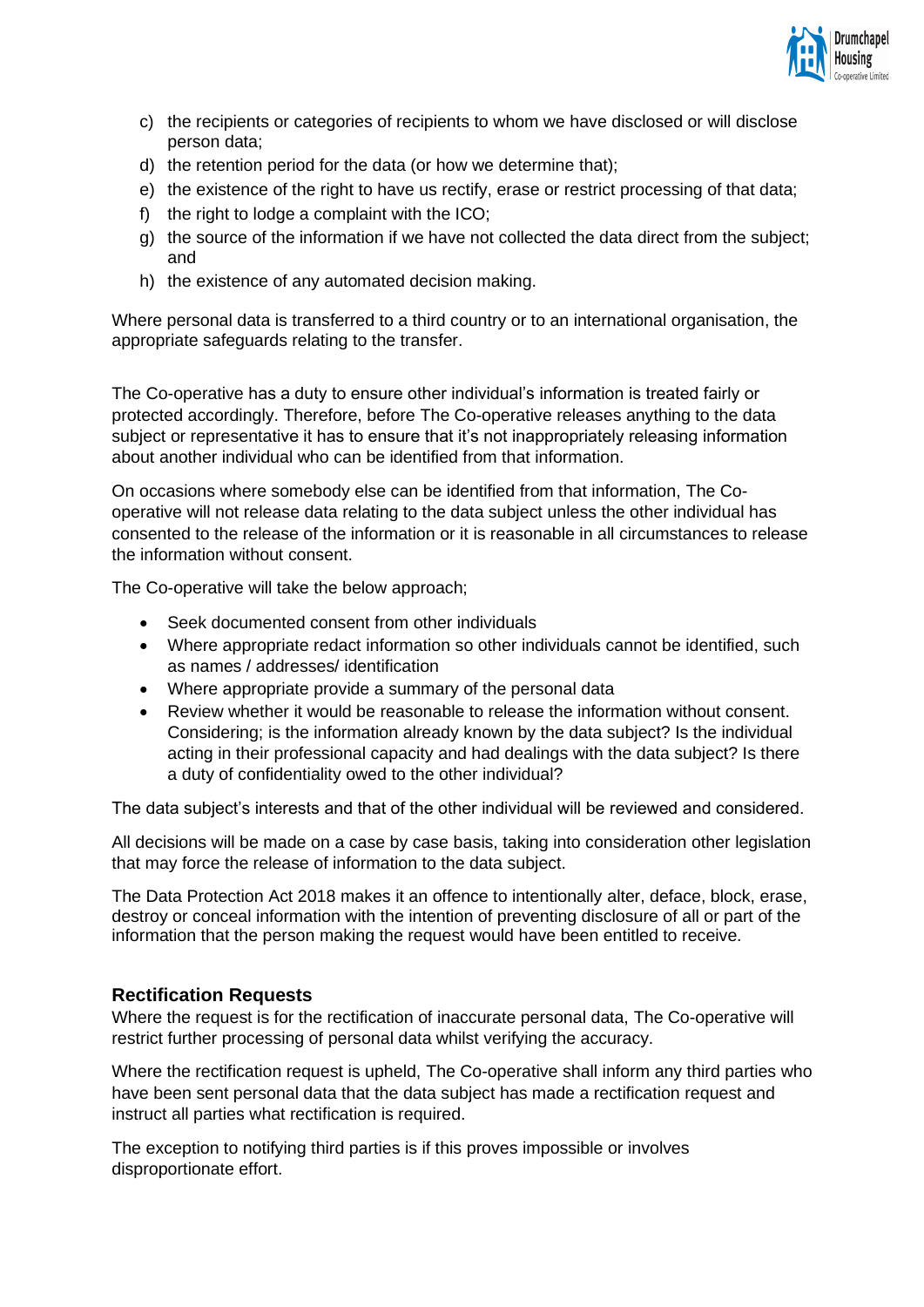

### <span id="page-6-0"></span>**Erasure Requests**

When requested to do so by the data subject, The Co-operative will erase personal data without undue delay where the request does not conflict with any legal, regulatory or other such constraints.

This right can only be exercised by data subjects where:

a) the personal data is no longer necessary in relation to the purpose for which it was collected or processed;

b) where the data subject's consent to processing is withdrawn;

c) where the data subject objects to the processing and there are no overriding legitimate grounds for processing;

d) where there is no legal basis for the processing; or

e) where there is a legal obligation to delete data.

Where personal data is to be deleted data held in different locations and in different formats will be reviewed to ensure that all relevant personal data is erased.

Where we have made any personal data public, we shall take reasonable steps (taking to account technology and cost) to notify other controllers processing the data of the data subject's request for erasure.

The Co-operative is not required to and will not delete personal data where the processing carried out is necessary for:

a) exercising the right of freedom of expression;

b) complying with a legal obligation in the public interest or in the exercise of an official authority;

- c) for public health reasons;
- d) for archiving purposes; or
- e) for the establishment, exercise or defence of legal claims.

Once the relevant personal data has been deleted the data subject shall be advised that the data has been erased unless doing so is impossible or involves disproportionate effort.

### <span id="page-6-1"></span>**Restriction Requests**

The data subject shall have the right to restrict 'block' processing of their personal data.

This is not an absolute right and the data subject will only be entitled to restriction where:

a) the accuracy of personal data is contested by the data subject for a period to enable us to verify the accuracy;

b) the processing is unlawful, and the data subject does not want it to be erased but requests restriction instead;

c) we no longer need the data for the purpose of the processing, but the data is required by the data subject for the establishment, exercise or defence of legal claims; or

d) the processing has been objected to and verification of that objection is pending.

Where the data subject exercises their right to restriction, personal data can then only be processed with their consent or for the establishment, exercise or defence of legal claims or for the protection of rights in the public interest for the protection for the right of another data subject or legal entity.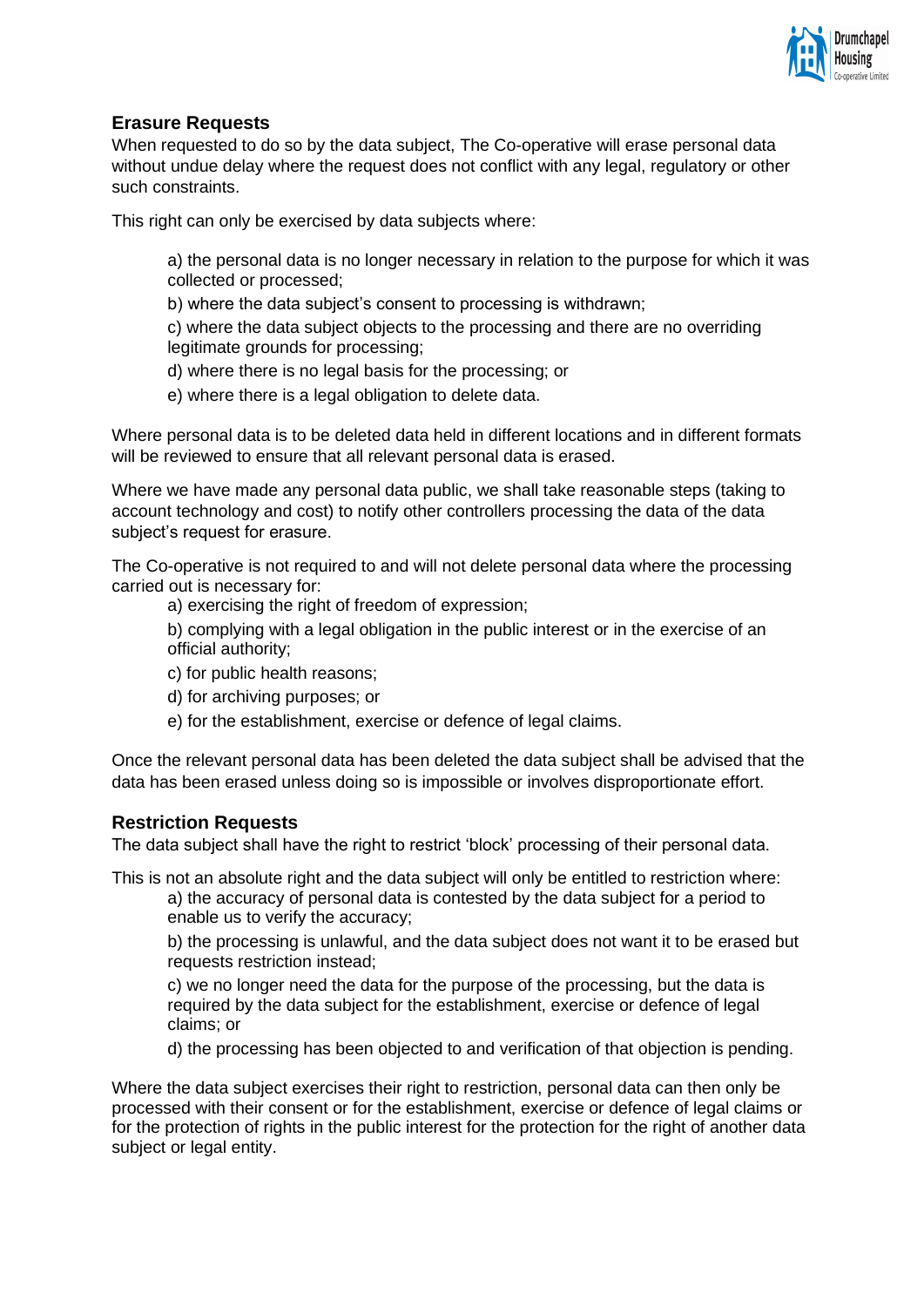

Where we have restricted any form of processing and that restriction is subsequently to be lifted, we shall advise the data subject accordingly unless doing so is impossible or involves disproportionate effort.

### <span id="page-7-0"></span>**Transfer Requests (Data Portability)**

This right allows a data subject to obtain and reuse personal data for their own purposes across different services.

Where a data subject requests a copy of their personal data for the purposes of transferring it from The Co-operative to another data controller we shall do so provided:

a) the legal basis for processing is based on consent or a contract with the data subject; and

b) the processing is carried out by automated means.

The data subject shall only be provided with the personal data they have provided to The Co-operative and the personal data gathered by us the course of our dealings with the individual or which has been generated from our monitoring of the data subject's activity. This will only be data held electronically.

The data subject is entitled to be provided with their personal data in a structured, commonly used and machine-readable format for transfer to another controller; or where possible to have The Co-operative transfer the data direct to another controller.

### <span id="page-7-1"></span>**Objection Requests**

A data subject can object to the processing of their personal data, including profiling, on grounds relating to their particular situation. Where a request is received, The Co-operative is under an obligation to act upon a request where one of the following conditions applies:

- where their personal data is processed based on the public interest or in the exercise of official authority; or
- where we are processing their personal data based on legitimate interests.

If we can demonstrate that The Co-operative has legitimate grounds for the processing which override the interests, rights and freedoms of the data subject or for the establishment, exercise or defence of legal claims, it is not necessary to cease processing.

This does not apply to direct marketing. Data subjects are entitled to object to direct marketing (in any form) which is sent to them. This is an absolute right and where such a request is received, The Co-operative must comply with the request.

### <span id="page-7-2"></span>**Applying Exemptions**

The UK Data Protection Act 2018 provides exemptions which enable organisations not to respond to data subject rights in certain circumstances.

The Co-operative may be exempt from compliance with the data subject rights if certain exemptions apply. Careful consideration should be given to these exemptions and whether they apply before responding to any request by a data subject. The exemptions for compliance with the request are set out in schedule 2 parts 1, 2 and 3 of the Data Protection Act 2018.

In summary these are: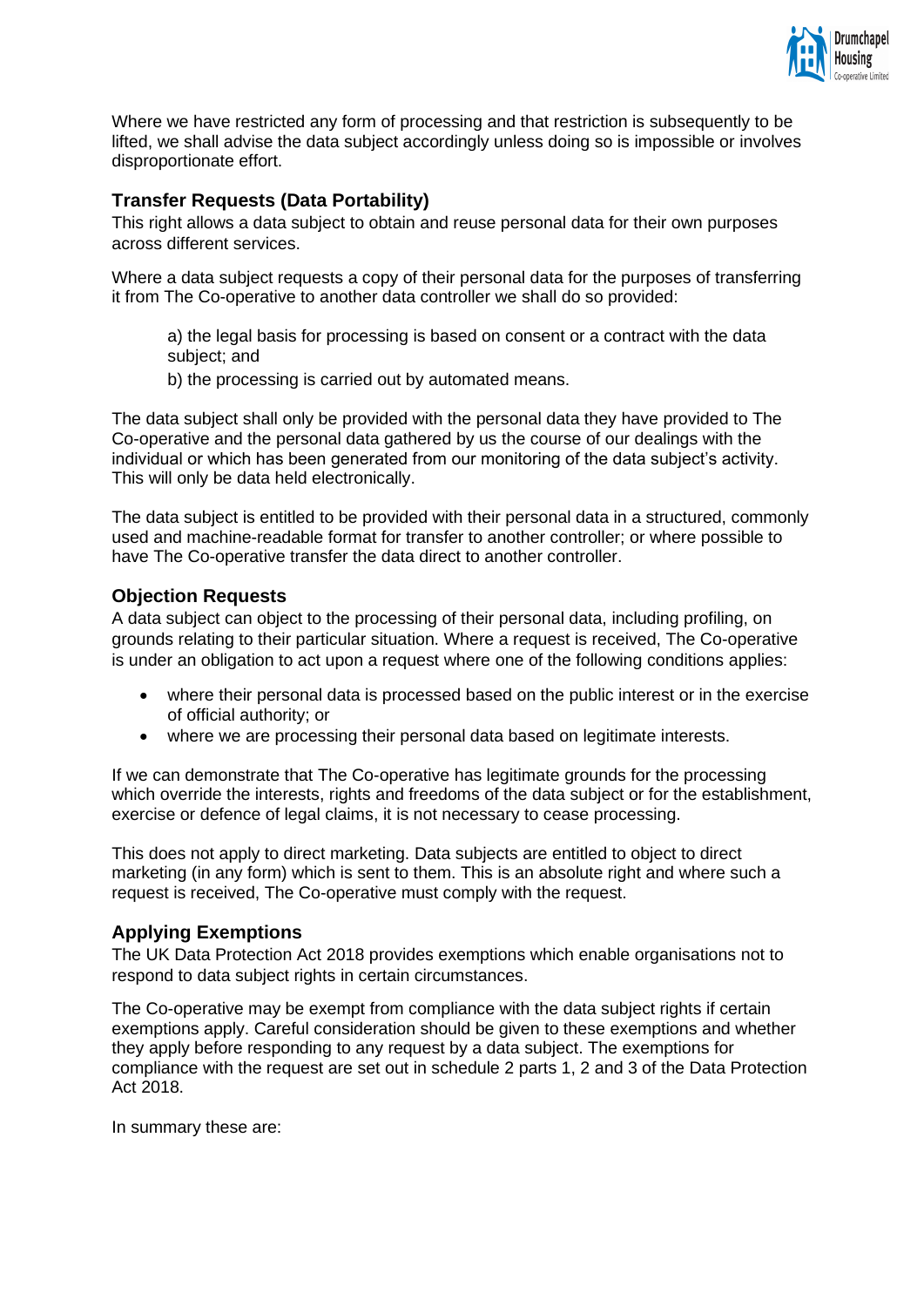

**Crime and taxation** – for the prevention or detection of crime; the apprehension or prosecution of offenders or the assessment or collection of tax or duty or an imposition of a similar nature to the extent that those provisions would prejudice the activity.

**Immigration** – for the maintenance of effective immigration control or the investigation or detection of activities that would undermine the maintenance of effective immigration control.

**Information required to be disclosed by law etc. or in connection with legal proceedings** – to the extent that the application of the provisions would prevent same including disclosure which is necessary for the purpose of or in connection with legal proceedings (including prospective legal proceedings) or for obtaining legal advice or otherwise establishing, exercising or defending legal rights.

**Functions designed to protect the public** – certain functions carried out to protect the public from financial loss through fraud etc.; to protect charities; for health and safety reasons; to prevent malpractice in a public office; or to protect business interests.

**Regulatory activity** – relating to certain bodies where the application of the provisions would prejudice the discharge of their function.

**Legal professional privilege/confidentiality of communications –** some solicitor/client communications or information prepared for the purpose of litigation

**Self-incrimination** – to the extent that complying would reveal evidence of an offence

**Corporate finance** – in certain circumstances

**Management forecasts** - to the extent that the application of the provisions would prejudice the conduct of the business or activity concerned

**Negotiations** - with the data subject to the extent that the application of the provisions would prejudice those negotiations

**Confidential references** - given to or provided by The Co-operative

**Health, social work, education and child abuse** data to the extent that the application of the provisions would cause prejudice.

### <span id="page-8-0"></span>**Register of Requests**

The Customer Service Advisor is responsible for maintaining a register of requests, to allow monitoring of the progress of requests and the volume of requests received.

### <span id="page-8-1"></span>**Records Retention**

A copy of all the data retrieved must be taken for reference should the data be challenged by the data subject. These will be maintained in line with the records retention schedule and retained for 1 year.

### <span id="page-8-2"></span>**Complaints / Right to appeal**

If the data subject or their representative is not satisfied with the outcome of their rights request, in the first instance, the individual will be encouraged to contact the Data Protection Officer. If they are still not satisfied they can contact the Information Commissioner's Office directly at:

Information Commissioner's Office